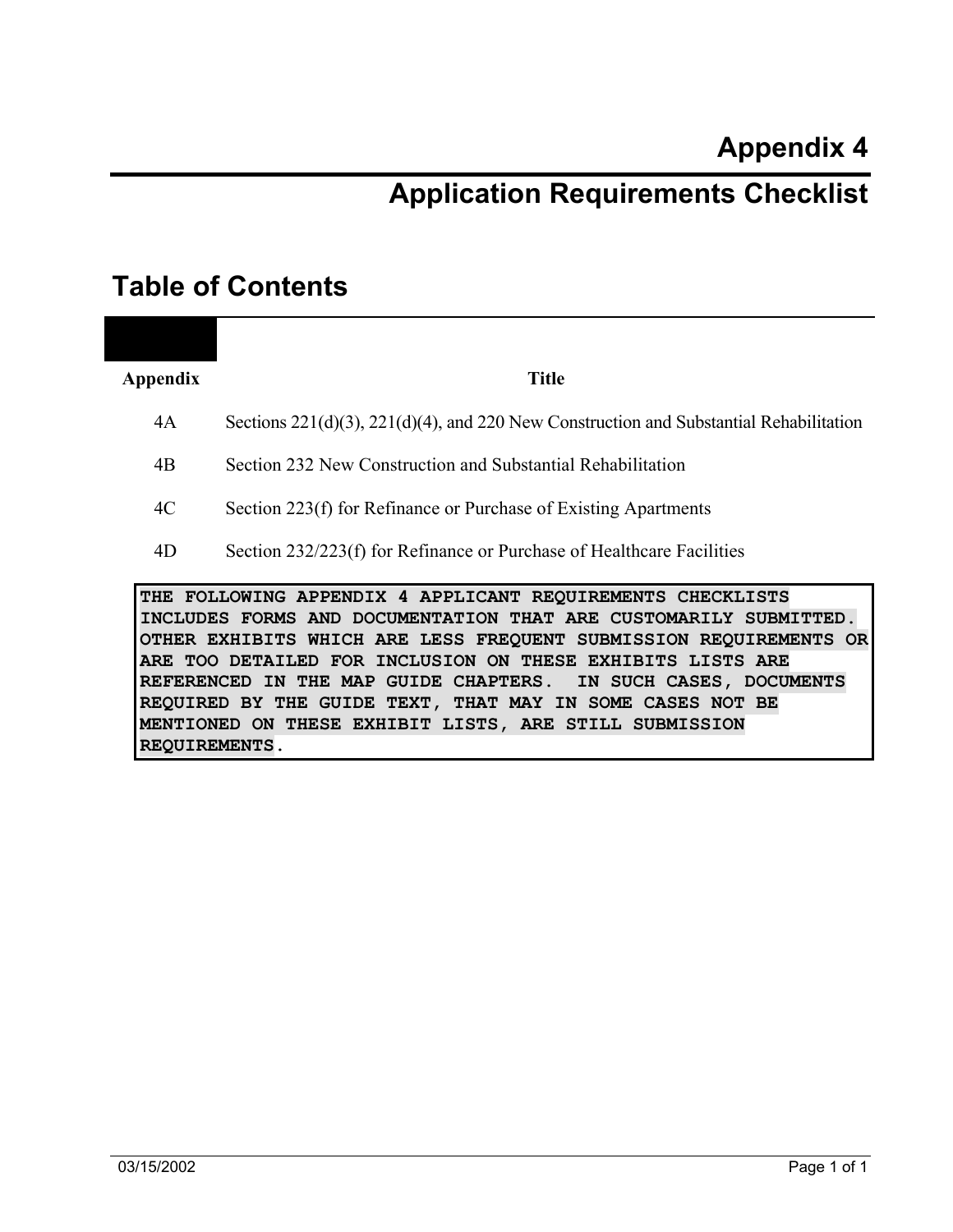### **New Construction and Substantial Rehabilitation - Sections 221(d)(3), 221(d)(4), and 220**

**4A** 

- I. PRE-APPLICATION
	- A. Exhibits Required for the Pre-application Review
		- 1. Narrative Description of Proposed Project.
		- 2. Form HUD-92013, "Application for Multifamily Housing Project," including developer's summary cost figures.
		- 3. Resumés showing experience of owners/sponsor and key principals.
		- 4. Resumés of Lender's underwriter, appraiser, and/or market analyst if not submitted prior to the pre-application.
		- 5. If Sponsor is nonprofit, resumé of Housing Consultant, if any, and Form HUD-92531, "Standard Contract for Housing Consultant Services."
		- 6. If Sponsor is nonprofit, Form HUD-3433, "Request for Preliminary Determination as a Nonprofit Sponsor and/or Mortgagor" and supporting documents.
		- 7. If Sponsor is non-profit, Developer's Agreement or another document showing relationships and work responsibilities of all parties associated with the transaction.
		- 8. Preliminary sketch plans, consisting of:
			- a. Site plan.
			- b. Typical unit and building layouts.
			- c. Ground floor and typical floor plans.
			- d. Wall section plan.
		- 9. Market Study with comparables (See Chapter 7 and Appendix)
		- 10. Appraisal Exhibits. Forms HUD-92273 and HUD-92274, dated no more than 120 days prior to the date of submission of the pre-application package. See Chapter 7 and Appendix 7. If the processing calls for tax credit and/or bond financed applications, a HUD-92264T must also be included.
		- 11. Photograph(s) of the property and immediate area.
		- 12. Evidence of site control.
		- 13. Location map or maps.
		- 14. If commercial space involved, show estimated percentage of total square feet and estimated total income.
		- 15. If pre-application is under Section 220, evidence that property is in eligible area (See Chapter 3, section 3.7)
		- 16. Copy of ground lease, if any.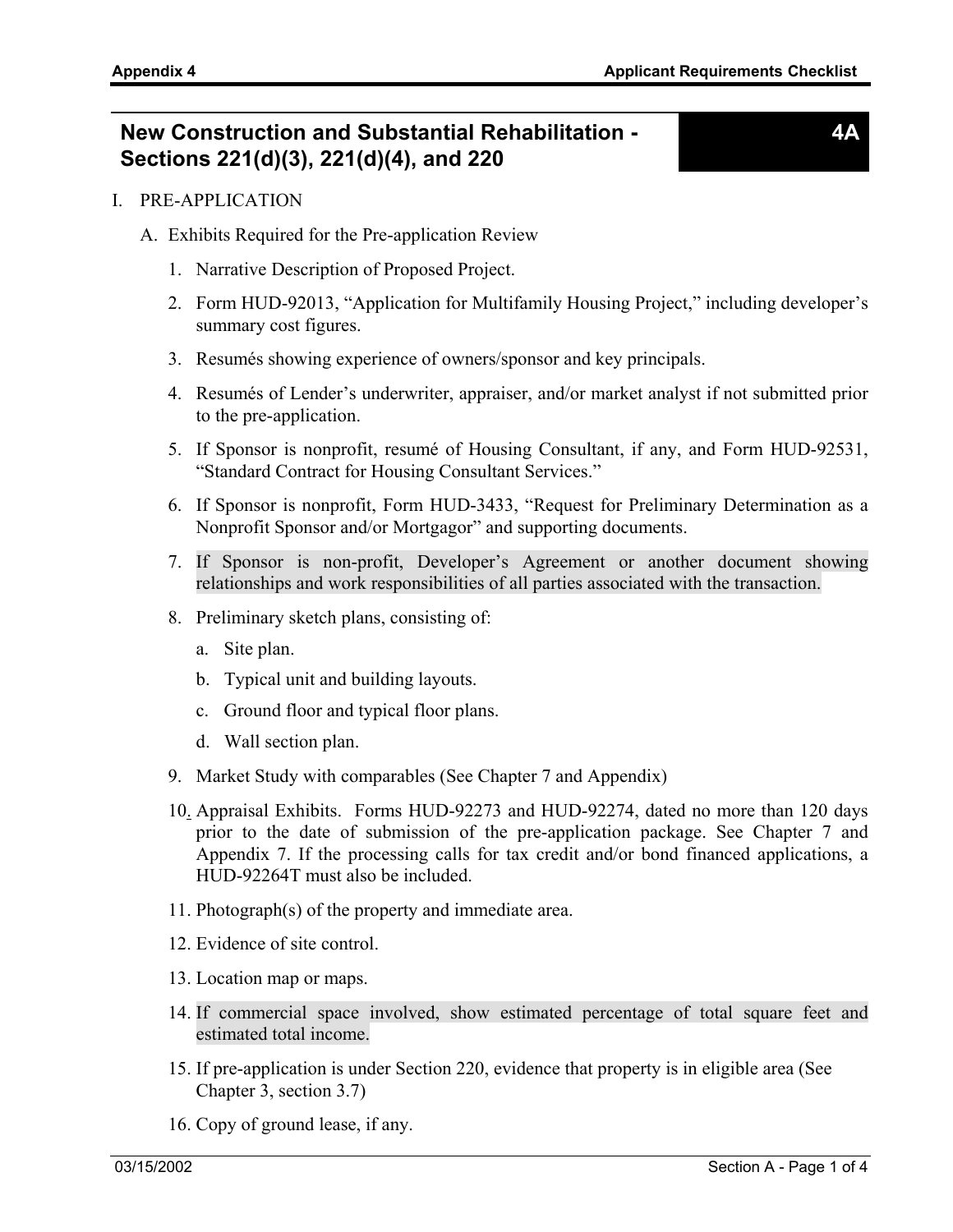- 17. If state or local grants or loans are anticipated a part of the project, evidence that such funds will be available.
- 18. Phase I Environmental Site Assessment.
- 19. Environmental Report.
- B. Additional Exhibits at Pre-Application for Substantial Rehabilitation.
	- 1. "As is" sketch plans in addition to preliminary sketch plans listed in 7, above.
	- 2. Mortgagor's architect's basic work write-up, including summary cost estimates of major trade item groups if a partial (non-gut) rehabilitation.
	- 3. LBP and asbestos test reports for projects constructed prior to 1978. (See Chapter 5 and Chapter 9)
	- 4. Plans for relocation of existing residents affected by work.
	- 5. Financial statements for the property for the past three years.

#### II. APPLICATION FOR FIRM COMMITMENT

A. Exhibits Required for Application for Firm Commitment for Sections 220 and 221(d)

Make any changes necessary in the pre-application exhibits and resubmit any exhibit that is changed. In addition:

- 1. Transmittal letter.
- 2. Application for Multifamily Housing Project (Form HUD-92013) with fee of \$3 per \$1000 of mortgage.
- 3. Narrative Summary and Underwriter's Recommendation.
- 4. Intergovernmental review. See HUD Processing Office to determine State Single Point of Contact and whether review is required for state where property is located.
- 5. Byrd Amendment (Lobbying Certification and disclosure). See 24 CFR Part 87.
- 6. Form HUD-92013 Supplement for Sponsor, mortgagor, each principal of the mortgagor and general contractor and disclosure of prior legal action relevant to mortgage financing, outstanding delinquent Federal Debt.
- 7. Completed Form HUD-92264 Multifamily Summary Appraisal Report with technical analysis and standard certifications (see Section 11.2.J.) by all Lender third party analysts, and Form HUD 92264-A Supplement to Project Analysis.
- 8. Form 2530, "Previous Participation Certification" for all parties designated on page 1 of Instructions for this Form (see Section 8.3). Also applies to Lessees.
- 9. Verification of social security or employer identification number.
- 10. Organizational documents creating mortgagor entity, if applicable.
- 11. If Sponsor is nonprofit, Developer's Agreement (if not submitted at pre-application)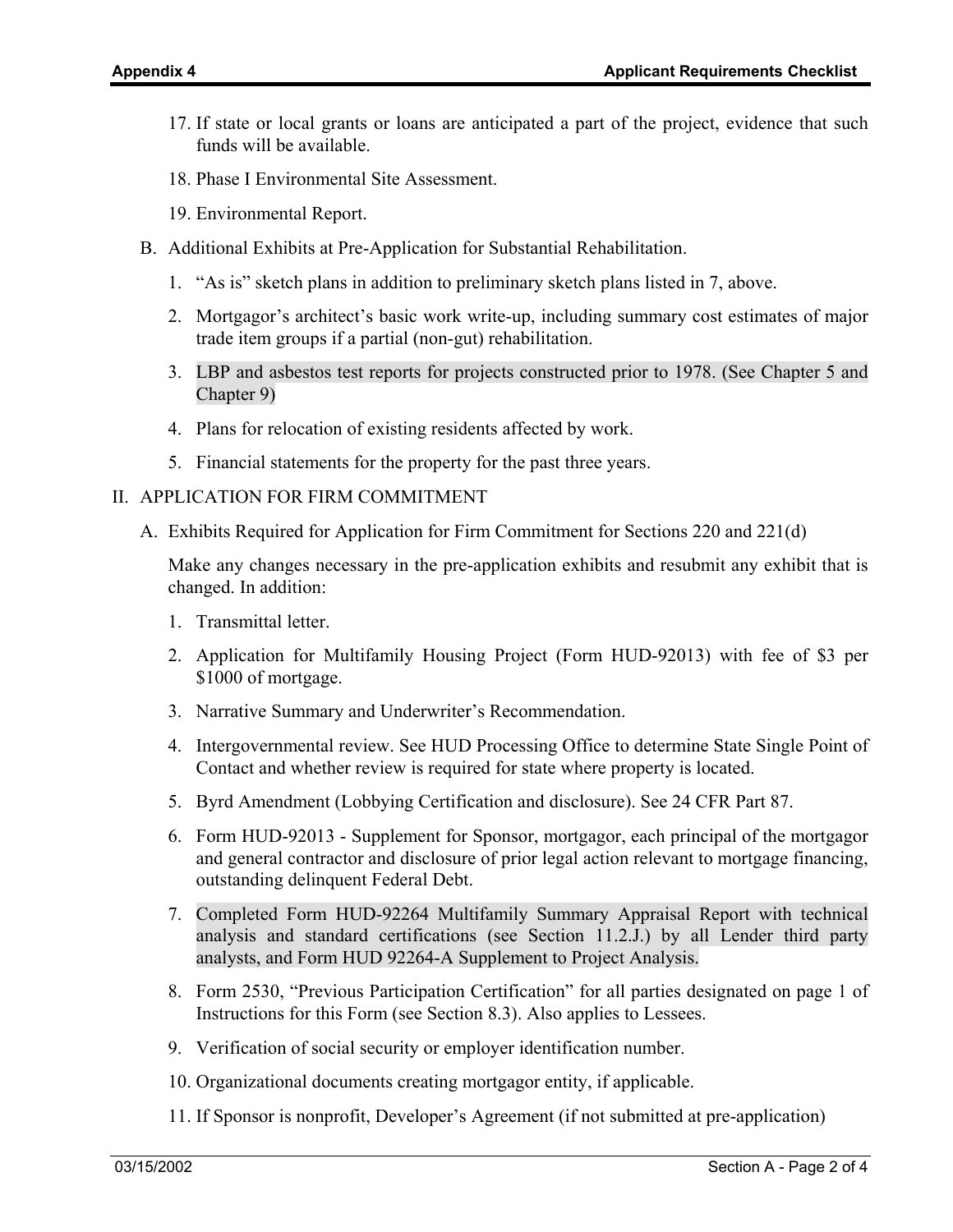- 12. Form HUD-3434 Certificate of Relationships and nonprofit motives, and Form HUD-3435-Certificate of Contractural Relationship.
- 13. Site control document (sales contract)
- 14. Affirmative Fair Housing Marketing Plan (Form HUD-935.2).
- 15. Equal Employment Opportunity Certification.
- 16. Certification from Mortgagor's Architect. (See Chapters 5.5 (B.8) and 5.6)
- 17. Report prepared by Lender's architectural analyst. (See 5.6(B.2))
- 18. Resumés of Lender's architectural reviewer and cost reviewer, if not submitted prior to the application.
- 19. Owner-architect agreement on A1A Form B 181 and Amendment.
- 20. Legal Survey Form HUD-92457, Surveyors Report.
- 21. Engineering and specialty reports, if not covered under environmental report.
- 22. Contract drawings and specifications. (See Appendix 5-L)
- 23. Municipal services and other utilities' assurance letters.
- 24. Off-site improvements/construction (description). (See Appendix 5I(M))
- 25. Cost estimate package (listed in Section 6.2(B.1).
- 26. Identity of Interest disclosure (see Chapter 6, Sections 6.2 and 6.5F) and the 50-75 percent rule disclosure (see Section 14.15M).
- 27. Resumé of the general contractor and Schedule of jobs (work) in progress (See Chapter 8.4).
- 28. Soils report and foundation analysis.
- 29. Appraisal with all supporting documents:
	- a. Rental Housing Income Analysis and Appraisal, Form HUD-92264,
	- b. Estimates of Market Rent by Comparison Form HUD-92273,
	- c. Operating Expense Analysis Worksheet Form HUD-92274
- 30. If relevant, tax credit certification
- 31. If supplemental grants and/or loans are part of project financing, provide commitment letter.
- 32. Certification approving release of banking and credit information.
- 33. Evidence of last arms-length transaction and price.
- 34. Personal Financial and Credit Statement, Form HUD-92417 (see Section 8.3)
- 35. Credit reports current within 30 days of the application date.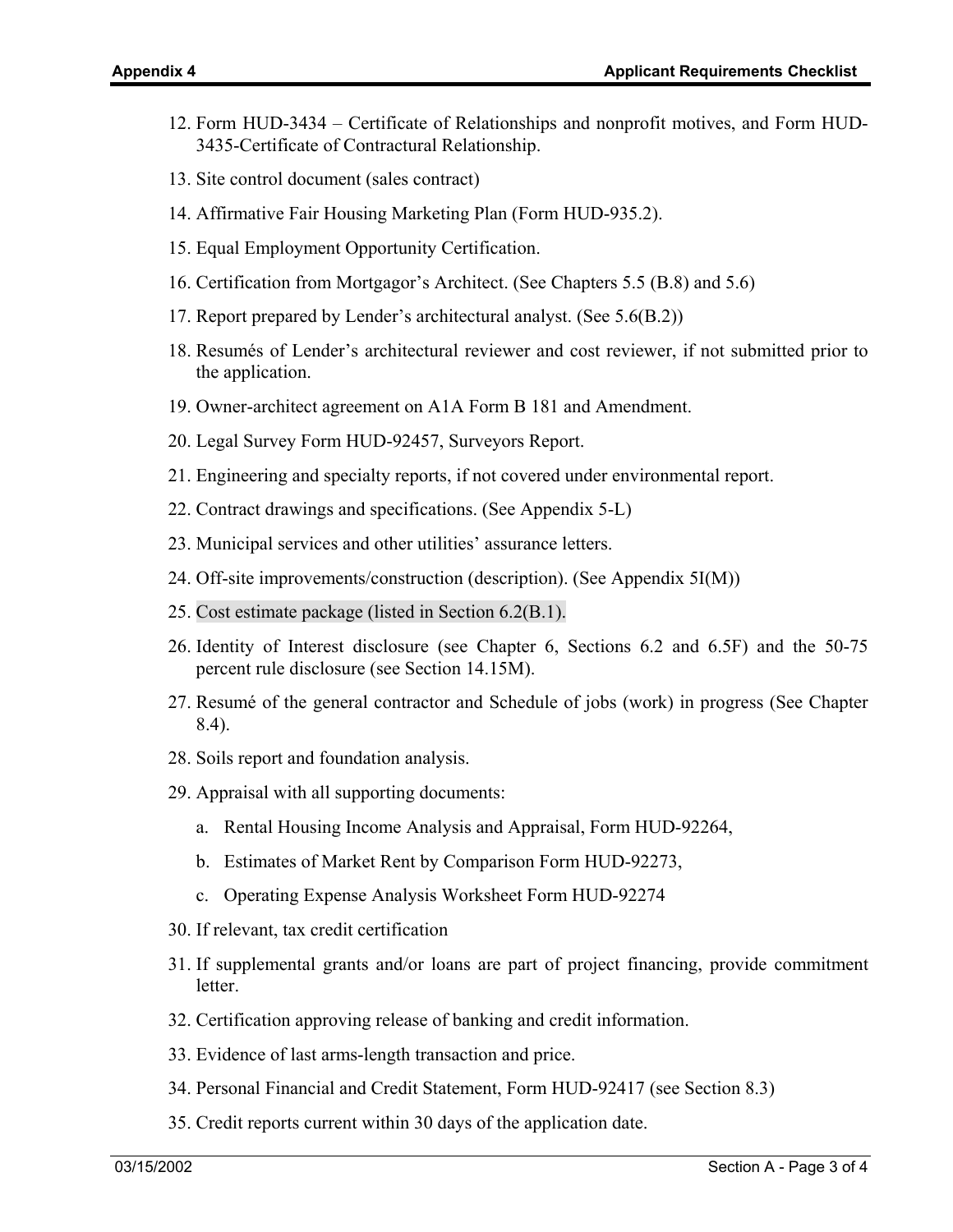- 36. Requests for verification of deposits for each bank reference included on Form 92013 Supp.
- 37. HUD-92264A Supplement to Project Analysis.
- 38. Financing plan (sources and uses statement for tax credit projects).
- 39. Environmental report if updated from report submitted at pre-application.
- 40. Resumé of management agent.
- 41. Form HUD-9839 A,B, or C Management Certification.
- 42. Form HUD-9832 Management Entity.
- 43. Management Plan and Sample Lease.
- 44. Management Agreement, if any.
- B. Additional Exhibits for Substantial Rehabilitation
	- 1. Detailed scope of rehabilitation work resulting from joint inspection by Lender and mortgagor (see Section 5.16).
	- 2. Lead-based paint reports and asbestos test reports for projects built before 1978.
	- 3. Cost estimate package (see supplemental instructions in Section 6.6.)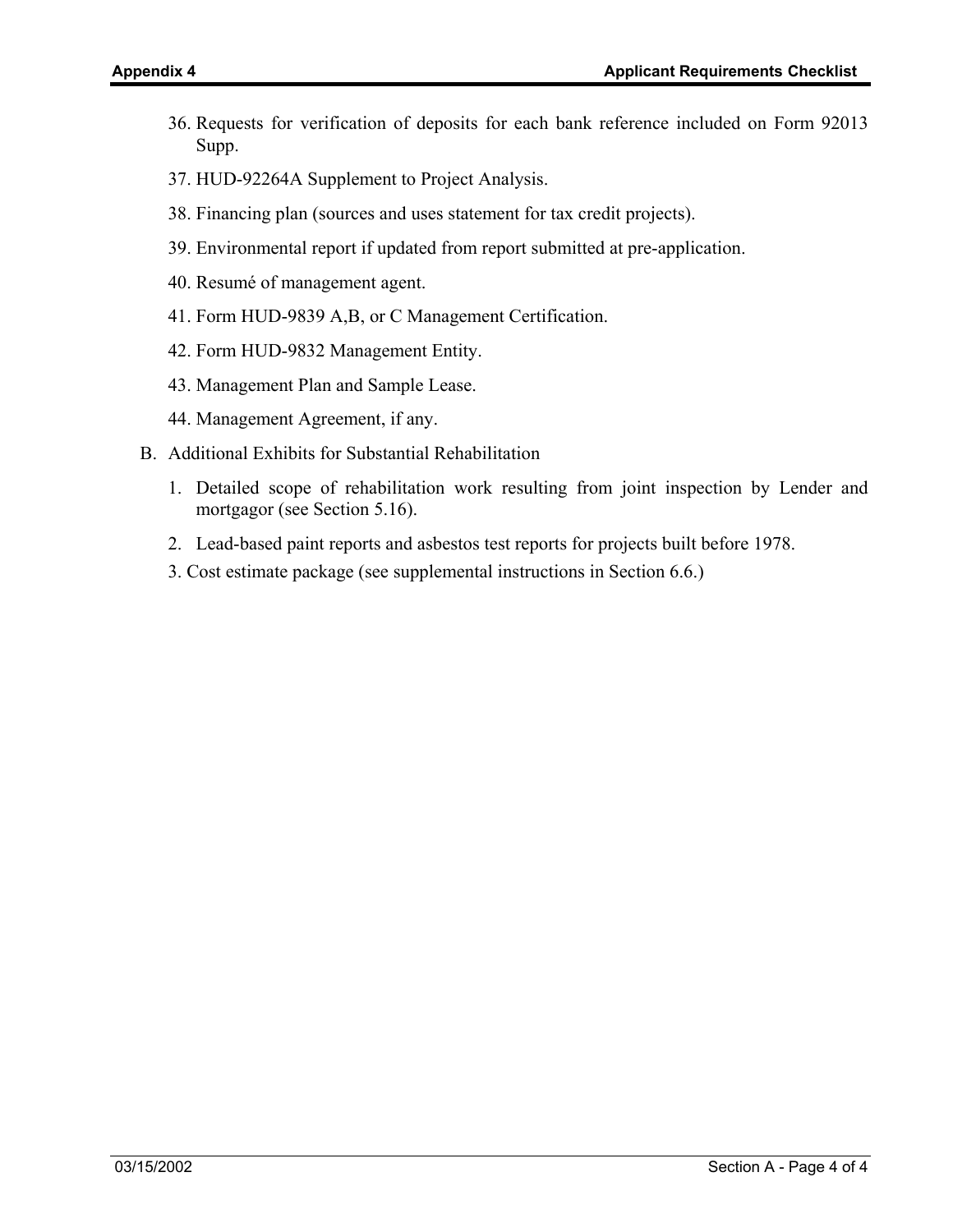**4B** 

### **New Construction and Substantial Rehabilitation – Section 232**

I. PRE-APPLICATION

- A. Exhibits Required for Pre-application Review of Section 232
	- 1. Narrative Description of Proposed Project, type of facility proposed, how project will be managed, whether leased or not, and requirements of state for approval. (See Chapter 7.)
	- 2. Form HUD-92013 NHICF Application for Project Mortgage Insurance: Nursing Homes Intermediate Care Facilities, and Board and Care Homes.
	- 3. Resumés showing experience of owner/sponsor and key principals.
	- 4. Resumés of Lender's underwriter, appraiser, and market analyst, if not submitted prior to pre-application.
	- 5. Mortgagors Narrative Program.
	- 6. If Sponsor is nonprofit, Form HUD-3433, "Request for Preliminary Determination as a Nonprofit Sponsor and/or Mortgagor."
	- 7. Preliminary sketch plans, consisting of:
		- a. Site plan.
		- b. Typical unit and building layouts, showing patient beds per unit.
		- c. Typical building elevations.
	- 8. Market Study (with comparables).
	- 9. HUD Form 92273 analysis and operating expense analysis (must be dated no more than 120 days prior to submitting package to HUD) reimbursement rate fees, and base rate. If the processing calls for tax credits and/or bond financing a Form HUD-92264T must also be included.
		- a. Description of services included in base rate and any additional personal care fees above the base rate for Assisted Living and Board and Care Facilities and Ancillary Income for Nursing Homes.
		- b. Lender's appraiser's estimate of occupancy rate for the project.
		- c. Lender's appraiser's estimate of proprietary income and New Operating Income.
		- d. Prospective reimbursement rate and percentage of population for each patient type.
	- 10. Photograph(s) of the property and immediate area.
	- 11. Evidence of site control.
	- 12. Location map or maps.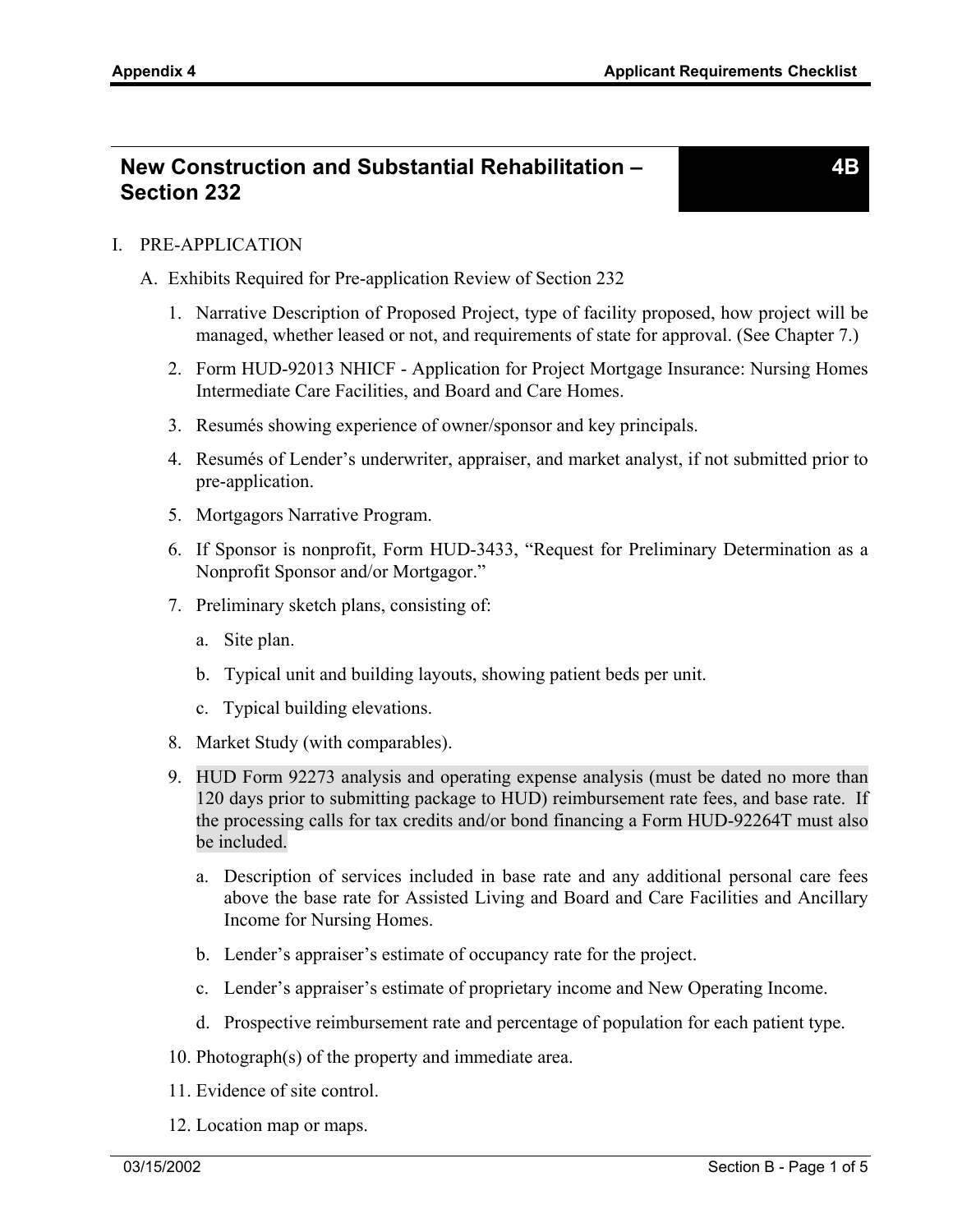- 13. If commercial space is involved, show estimated total square feet and estimated percentage of total income to be used for commercial purposes.
- 14. Copy of ground lease, if any.
- 15. If State or local grants or loans are anticipated as part of the funding of the project, evidence that such funds will be available.
- 16. Phase I Environmental Assessment and Environmental Report.
- 17. Nursing Home or Intermediate Care Facility, Board and Care Home and Assisted Living Facility Form HUD-2576, a Certificate of Need if required by state.
- 18. Information about the management company which is or will be under contract to lease the facility or under contract to manage the facility and provide services to the residents. If owner-managed, Resumes of the owner's management group..
- B. Additional Exhibits for Substantial Rehabilitation Under Section 232
	- 1. "As is" sketch plans in addition to preliminary sketch plans listed in 8, above.
	- 2. The applicant must show that it has the required operating licenses for its existing operation.
	- 3. Current provider agreement with Medicaid/Medicare if applicable.
	- 4. Mortgagor's Architect's basic work write-up, including summary cost estimates of major trade item groups if the rehabilitation is partial rehabilitation, not gut rehabilitation.
	- 5. Description of how existing residents will be moved and served during the work, or any plans for relocation of existing residents because of sub-rehab work.
	- 6. Audited financial statements for the property for the past three years.
	- 7. Latest survey report from the State agency (either a medical or personal care facility agency) on the existing project operation before rehabilitation, if applicable.

#### II. APPLICATION FOR FIRM COMMITMENT

A. Exhibits Required for Application for Firm Commitment for Section 232

Make any changes necessary in the pre-application exhibits and resubmit any exhibit that is changed. In addition to the pre-application exhibits, submit:

- 1. Transmittal letter.
- 2. Narrative Summary and Underwriter's Recommendation
- 3. Application (Form HUD-92013 NHICF) with fee.
- 4. Form HUD-92013-Supplement for Sponsor, mortgagor, each principal of the mortgagor and general contractor, and disclosure or prior legal action relevant to mortgage financing and Federal dept.
- 5. Complete Form HUD-92264-NHICF, and HUD 92264A-Supplement to Project Analysis.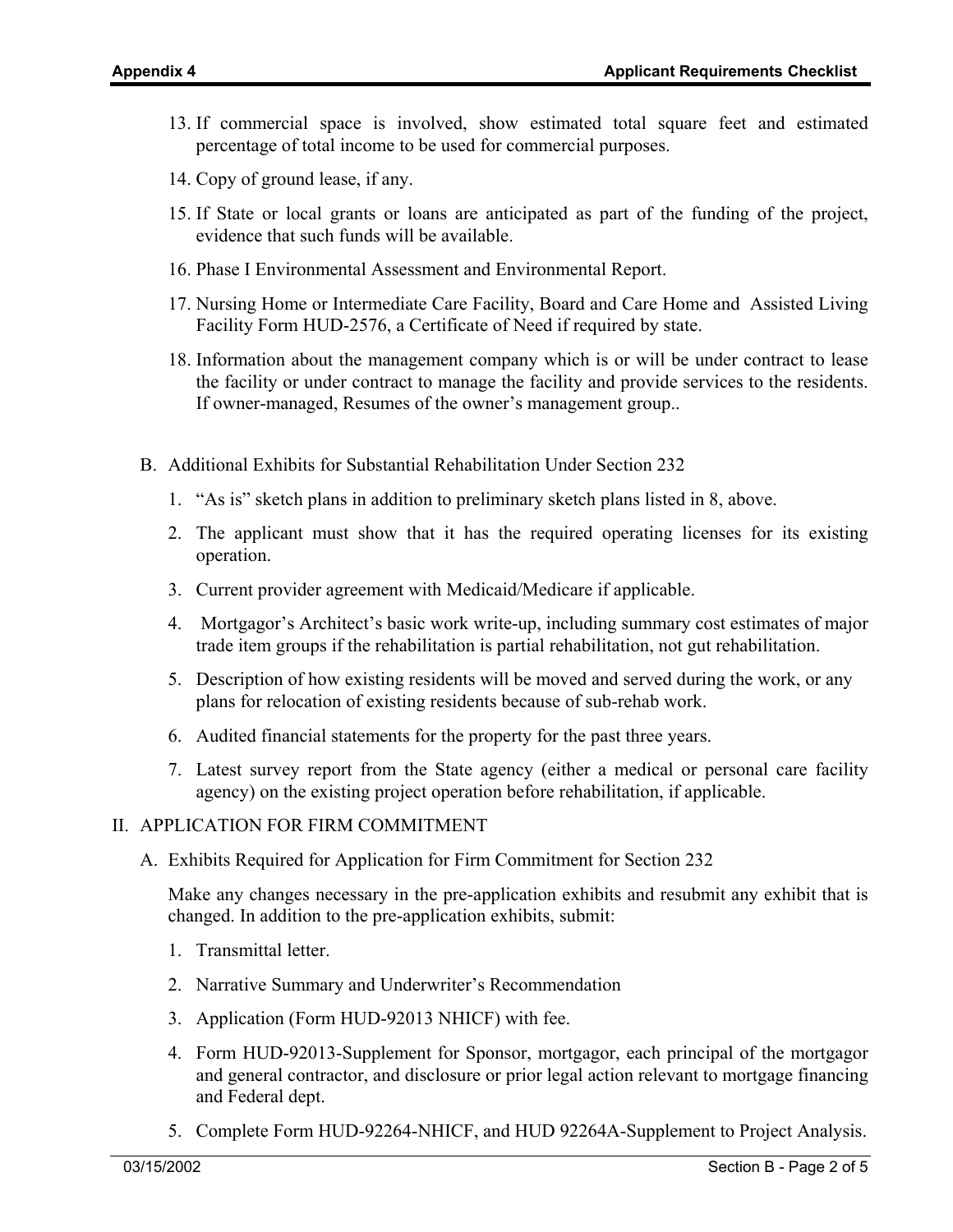- 6. Previous Participation Form HUD-2530. "Previous Participation Certification" for all parties designated on page 1 of the instructions for this form
- 7. Byrd Amendment (Lobbying certification and disclosure). See 24 CFR Part 87.
- 8. Affirmative Fair Housing Marketing Plan- Form HUD-935.2.
- 9. Identity of Interest disclosure (See Chapter 6, Section 6.2 and 6.5F) and the 50-75 percent rule disclosure (See Section 14.15M).
- 10. Equal Employment Opportunity Certification.
- 11. Listing of sponsors, mortgagor, principals, general contractor entities in which they serve as partner, etc. (See Chapter 8). Include information on provider of services to residents.
- 12. Verification of social security or employer identification number.
- 13. Organizational documents creating mortgagor entity, if applicable.
- 14. Intergovernmental review.
- 15. Copy of license from State agency requiring license for Nursing Homes and intermediate care facility, Board and Care Home and Assisted Living Facility that operating standards will be enforced at the facility.
- 16. For board and care homes, a statement executed by the appropriate state certifying agency that the facility meets or will meet the state's eligibility requirements and is regulated by the state in accordance with Section 1616(e) of the Social Security Act (Keys Amendment).
- 17. Completed application for operating license.
- 18. Business Plan outlining nature of business, target market competition and management team.
- 19. Current provider agreement for Medicare/Medicaid, if any.
- 20. Documentation from the appropriate state regulatory agency of approval or conditional approval of the Assisted Living Facility's plans and specifications.
- 21. Report prepared by Lender's architectural analyst (see 5.6B.2).
- 22. Cost estimate package (listed in Section 6.2.B1).
- 23. Updated list of Major Movable Equipment
- 24. Owner-architect agreement on AIA Form B181 and Amendment.
- 25. Resumé of the general contractor and schedule of jobs (work) in progress. (See Chapter 8-4)
- 26. Contract drawings and specifications (See Appendix 5L).
- 27. Soils report and foundation analysis.
- 28. Municipal service's and other utilities' assurance letters.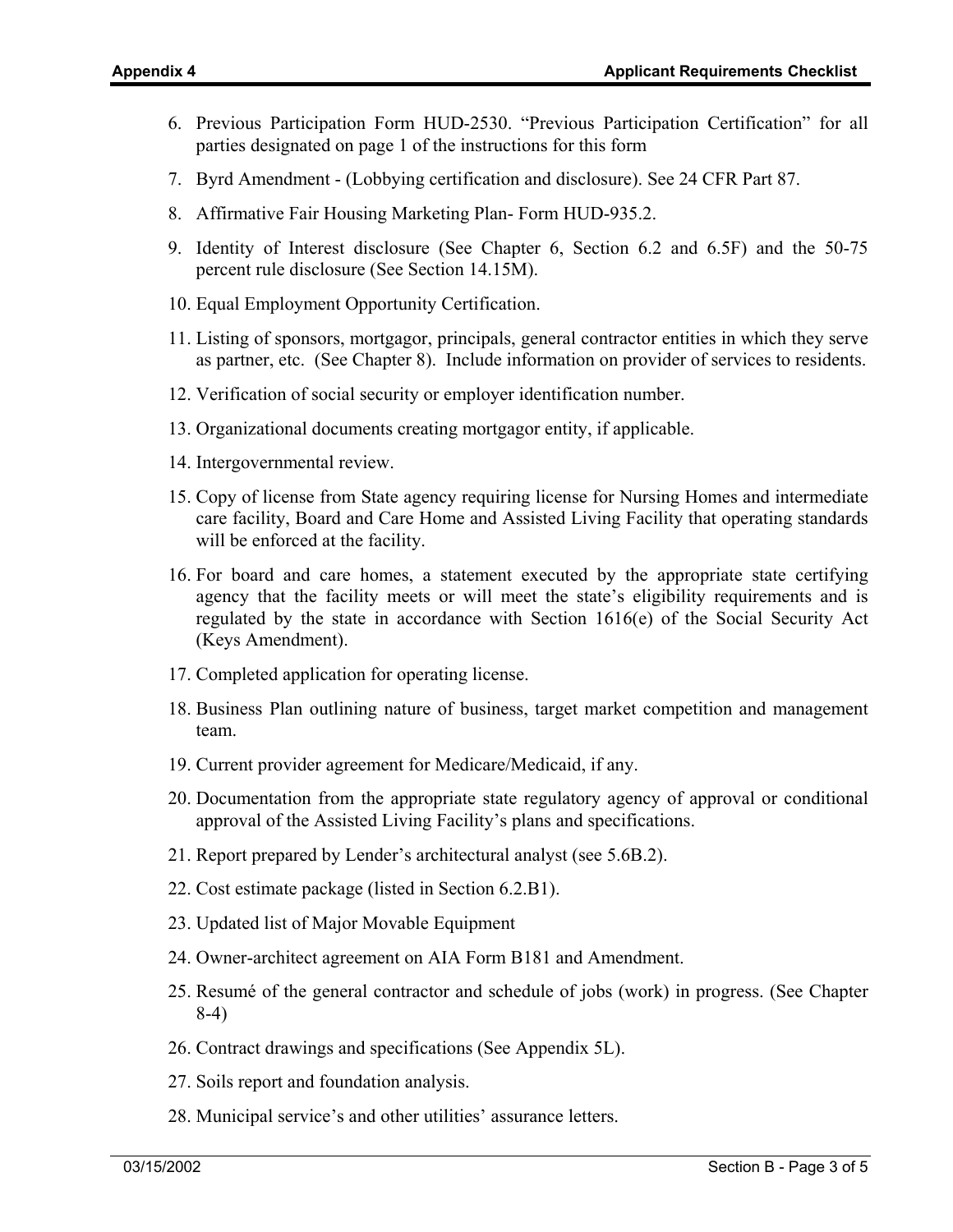- 29. Off-site improvements/construction (description) (See Appendix 5I(S)).
- 30. Legal Survey and Form HUD-92457, Surveyors Report.
- 31. Complete appraisal with supporting document:
	- a. Form HUD-92264-HCF
	- b. Estimates of Market Rent by Comparison, Form HUD-92273,
	- c. Operating Expense Analysis Worksheet, Form HUD-92274
	- d. Operating deficit proforma
- 32. Evidence of last arms-length transaction and price.
- 33. Evidence of Permissive Zoning.
- 34. Payor source and reimbursement rate: Medicare/Medicaid and percentage of resident population, private pay, long term care insurance, SSI residents, and other Veterans Administration and managed care or state contracts.
- 35. Proposed operating budget, showing projected income and expense and cash flow projection from date of initial occupancy through sustaining occupancy.
- 36. Copies of any leases for office equipment, computers, printers, etc.
- 37. List and conditions for supplemental grants or loans, if any. Grant and/or loan commitment letter if applicable.
- 38. If applicable, tax credit certification.
- 39. Certification authorizing release of banking and credit information.
- 40. Environmental report if updated from report submitted at pre-application.
- 41. Engineering and specialty reports, if not covered in the environmental report.
- 42. Resumé of Management Company or Lessee, if changed from pre-application exhibit.
- 43. Form HUD-9832 Management Entity.
- 44. Management Agreement and or Lease.
- 45. A list of Major movable equipment and cost schedule.
- B. Additional Exhibits Required for Application for Substantial Rehabilitation

The exhibits required for new construction of a health care facility are applicable to substantial rehabilitation, with the following modifications:

- 1. Existing certificate of need may be used, unless there is an increase in number of beds or number of persons served.
- 2. The existing facilities license may not need to be revised, but the operator must submit the existing license if there is no major change in the project and a copy of revised, if applicable..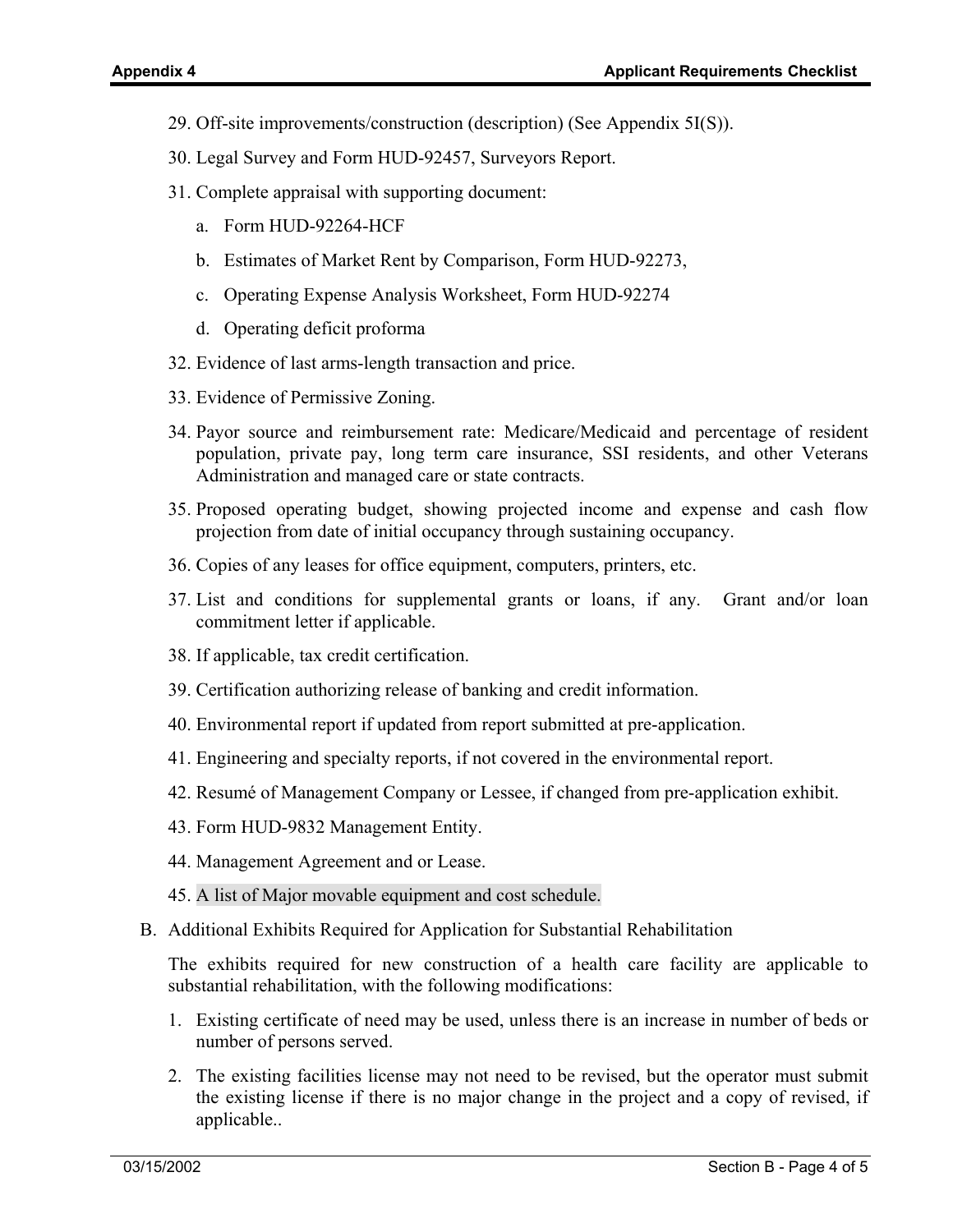- 3. If the facility is to remain open during the rehabilitation, the owner must provide a statement covering expected revenues and expenses.
- 4. Plans for provision of services to existing residents during rehabilitation.
- 5. Detailed work write-up from joint inspection by Lender and mortgagor (See Section 5.16).
- 6. Cost estimate package (see supplemental instructions in Section 6.6).

NOTE: Refinance applications that include the construction of an addition are insured under Section 232 as opposed to Section 232 pursuant to Section 223(f). A PCNA will be a required exhibit under these circumstances.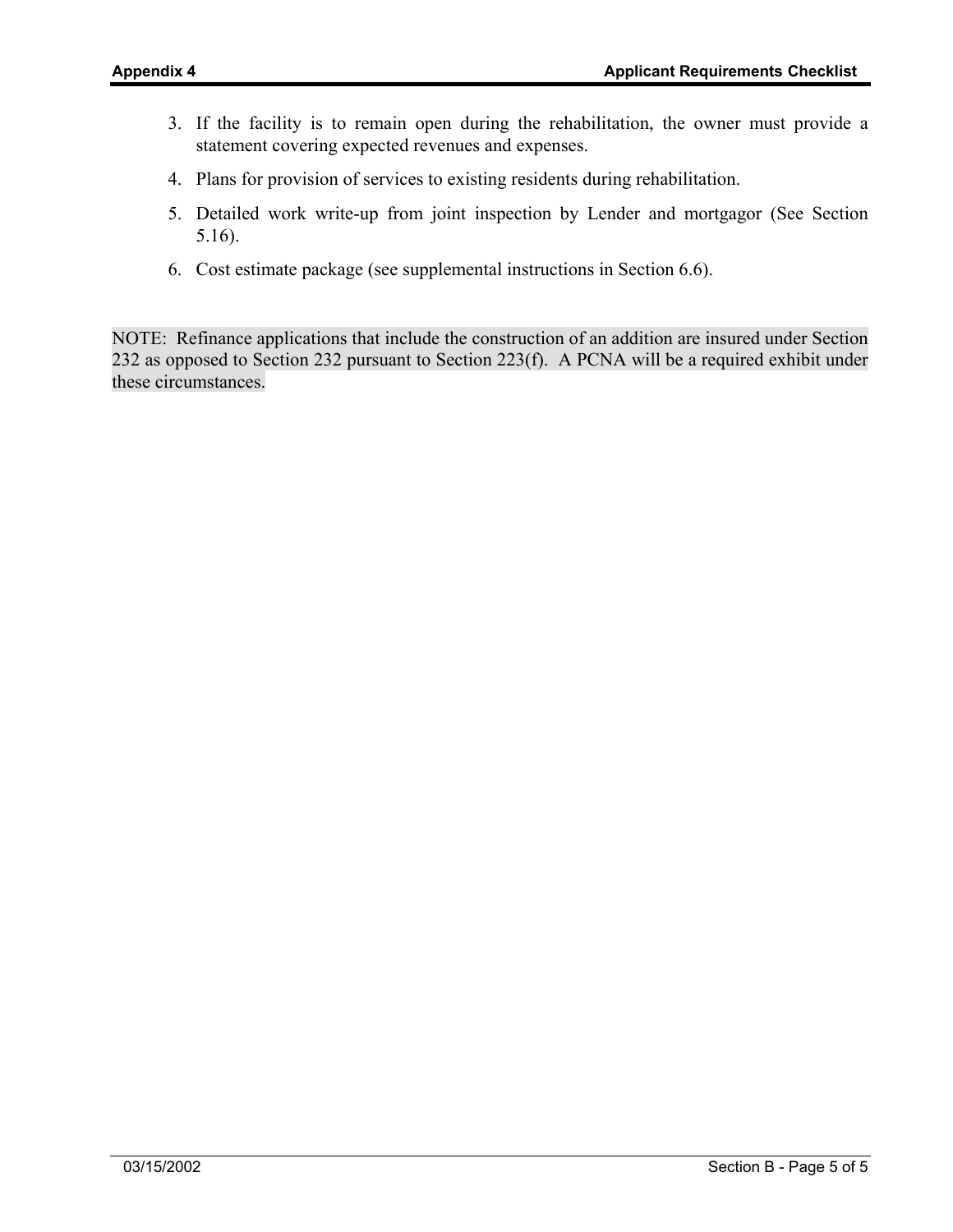**4C** 

### **Section 223(f) for Refinance or Purchase of Existing Apartments**

#### A. Exhibits Required for Application for Firm Commitment

No pre-application exhibits are required, but the Lender is advised to make preliminary inquiries to determine whether or not its reviewers will be acceptable to HUD. The firm application exhibits are:

- 1. Transmittal letter.
- 2. Narrative Summary and Underwriting Recommendation
- 3. Form HUD-92013 "Application for Multifamily Housing Project" with application fee.
- 4. Form HUD-92013 Supplement with information on the Sponsor and Mortgagor entity.
- 5. Completed Form HUD 92264- Multifamily Summary Appraisal Report and Form HUD-92264A - Supplement to Project Analysis.
- 6. Form HUD-2530 Previous Participation Certificates for all parties designated on page 1 of instructions for this form.
- 7. Disclosure of any identity of interest between Sponsor and Lender.
- 8. Byrd Amendment (lobbying certification and disclosure). See 24 CFR Part 87.
- 9. List of principals of Sponsor and Mortgagor entity.
- 10. Current Resumés for the Sponsor, and each principal of the Sponsor.
- 11. Organizational documents creating Mortgagor entity, if applicable.
- 12. Verification of Social Security Number or Employer Identification Number.
- 13. Property Capital Needs Assessment: Physical Inspection Report, detailed list and cost estimates for critical and non-critical repairs and improvements, and estimate for Replacement Reserve Deposits.
- 14. A report from appropriate officials, such as Fire Marshal or building inspector, identifying any code violation(s) of record.
- 15. Lenders Review of PCNA Report
- 16. Plans and specifications for repairs and improvements, if required.
- 17. Copy of Certificate of Occupancy or Final Inspection Report.
- 18. Property Insurance Schedule Form HUD-92329
- 19. Complete appraisal with supporting documents:
	- a) Rental Housing Income Analysis and Appraisal, Form HUD-92264,
	- b) Estimates Of Market Rent By Comparison Form HUD-92273, and
	- c) Operating Expenses Analysis Worksheet Form HUD-92274.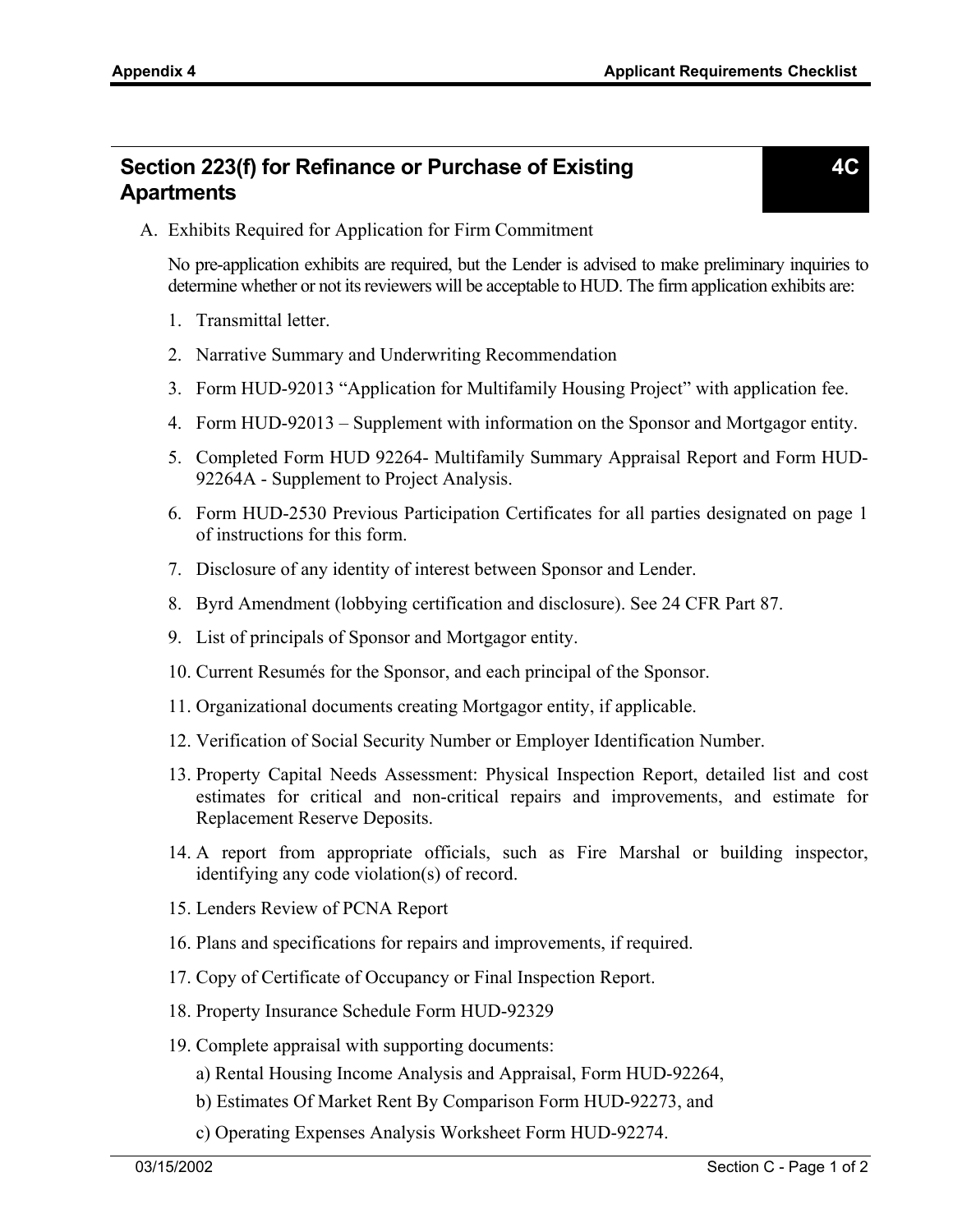- 20. Evidence of site control (deed, purchase agreement, option)
- 21. Evidence of last arms-length transaction price.
- 22. Description of condition of property, list of repairs and improvements made in last two years and their estimated cost
- 23. A current Phase I Environmental Site Assessment.
- 24. If part of the project is devoted to commercial space, copy of lease or leases. Show of total square feet and amount, and percentage of total income used for commercial.
- 25. Evidence of permissive zoning.
- 26. Area map showing location.
- 27. Photographs of building
- 28. Legal description of property and title report.
- 29. Balance sheets and operating statements (see Section 7.7B).
- 30. As-Built" Survey and Form HUD-2457, Surveyor's Report.
- 31. Environmental report (to include lead-based paint and asbestos if project built in 1978 or earlier).
- 32. If private water supply or private sewage system is in use, report from City/County Health Officer stating that health standards are met.
- 33. List and conditions for supplemental grants or loans, if any. Grant and/or commitment letter if applicable.
- 34. If low-income housing tax credits are part of financing, provide copy of certification.
- 35. Certification approving release of banking and credit information.
- 36. Financial statements (last 3 years) and credit reports.
- 37. Certified statement by mortgagor listing all outstanding obligations on project.
- 38. Current rent roll.
- 39. Occupancy history, by quarter for last three years.
- 40. Report on experience of management agent.
- 41. Management Entity profile (Form HUD-9832).
- 42. Management Certification (Form HUD-9839A, B, or C).
- 43. Management Plan and Sample Lease.
- 44. Management Agreement, if applicable.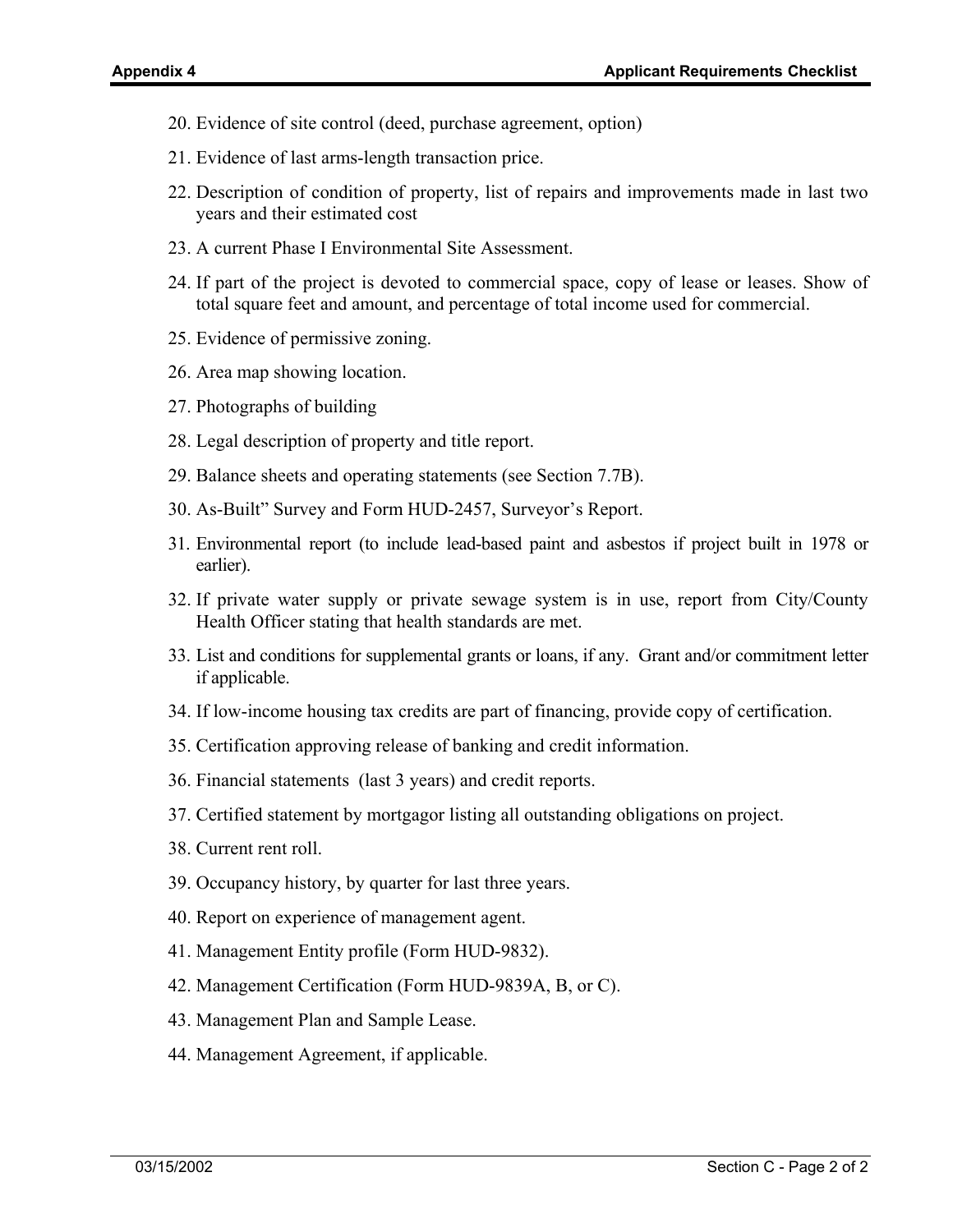#### **Section 232/223(f) for Refinance or Purchase of Healthcare Facilities**

A. Exhibits Required for Application for Firm Commitment

No pre-application review is required, but the lender is advised to make preliminary inquiries at the Hub or Program Office to assure that its review team is acceptable to HUD. Moreover, refinancing or repurchase of health care facilities, unlike refinancing or purchase of an apartment project, requires a market study. If the study does not justify the project, it is unwise for the Lender to proceed.

- 1. Transmittal letter.
- 2. Narrative Summary and Underwriting Recommendation.
- 3. Form HUD-92013 "Application for Multifamily Housing Project with application fee.
- 4. Supplemental Form HUD-92013 with information on the Sponsor and Mortgagor entity.
- 5. Completed Form HUD-92264(HCF) "Health Care Facility Summary Appraisal Report" and Form HUD-92264A, Supplement to Project Analysis.
- 6. If Sponsor is a Nonprofit, submit Form HUD-3433 "Eligibility as a Nonprofit" including:
	- a. Sponsor's charter and by-laws.
	- b. Written authorization by directors of sponsor stating that sponsor has authority to enter into agreement for financing of project.
	- c. Copy of current ruling from IRS on Sponsor's tax-exempt status.
	- d. Resume of housing consultant, if any, and Form HUD-92531, "Standard Contract for Housing Consultant Services."
- 7. Form HUD-2530 Previous Participation Certificates.
- 8. Byrd Amendment (See 24 CFR Part 87).
- 9. Disclosure of any identity of interest between Sponsor and Lender.
- 10. Current resumés for the Sponsor and each principal of the Sponsor.
- 11. List of principals of Sponsor and mortgagor entity.
- 12. Social security number or Employer Identification Number for the operator of the facility.
- 13. Copy of license required for the facility.
- 14. Latest State/Medicaid/Medical Care Facility Agency's report on the project's operation, where a residential care facility is involved.
- 15. Property Capital Needs Assessment, Physical Inspection Report, detailed list, and estimates for critical and non-critical repairs and improvements and estimates for Replacement Reserve Deposits.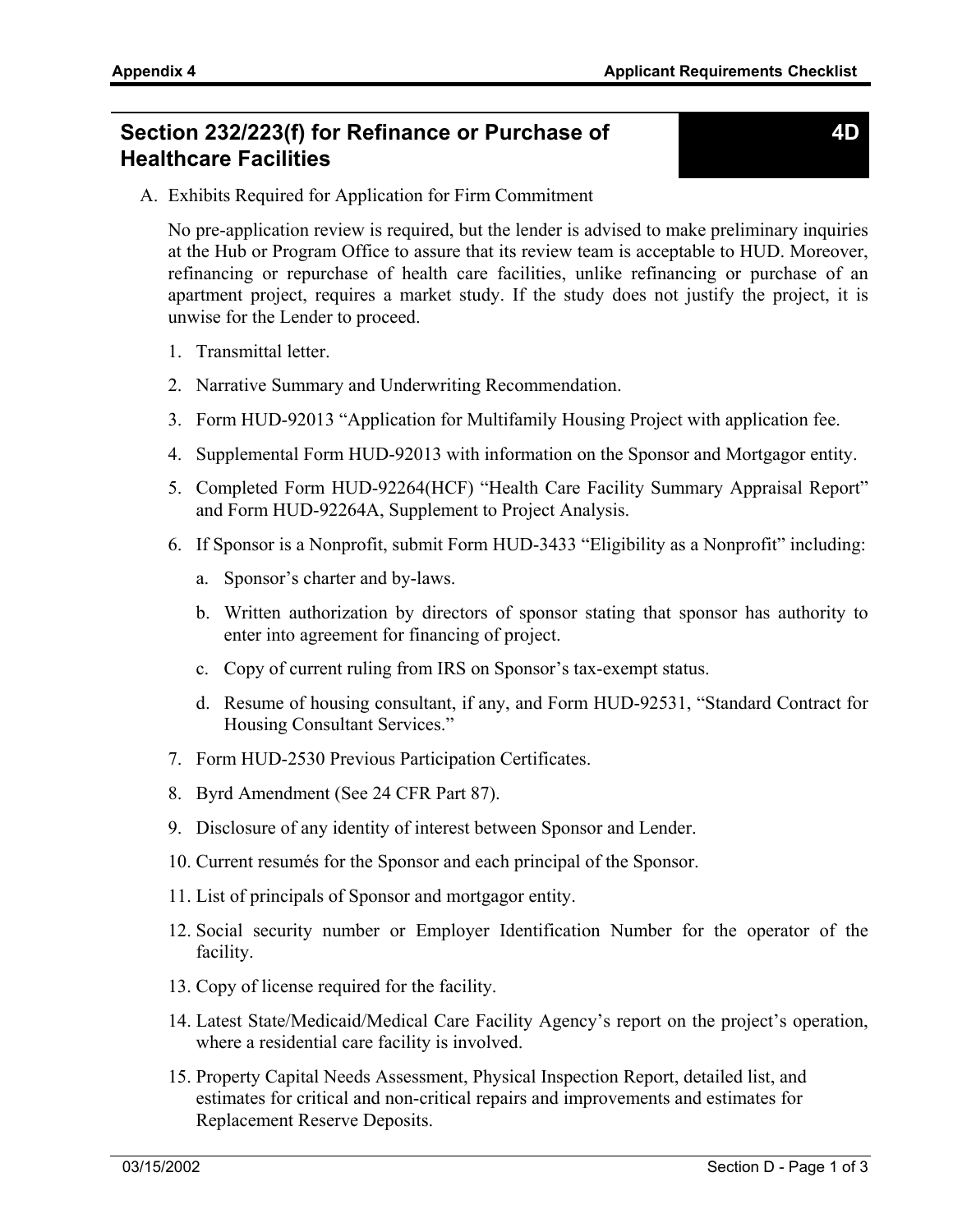- 16. A report from appropriate officials such as Fire Marshal, State Health Department, or HCFA identifying any violations of physical building requirements or life safety codes.
- 17. Lenders review of PCNA report.
- 18. Plans and specifications for repairs and improvements.
- 19. List of minor equipment and list of major moveable equipment itemized according to:
	- a. Existing equipment to be retained (list by room), and
	- b. Newly purchased equipment (listed by room)
- 20. Occupancy history, by quarter, for last three years.
- 21. Current Census report: type of room/accommodation, payor source, rate per day, vacancies.
- 22. Property Insurance Schedule Form HUD-92329.
- 23. Mortgagor's Narrative Program.
- 24. Set of "As Built" plans, if available.
- 25. Complete Appraisal with supporting documents:
	- a. Form HUD-92264 HCF
	- b. Estimates of Market Rent by Comparison, Form HUD-92773
	- c. Operating Expense Analysis Worksheet
- 26. If property is to be purchased, copy of purchase contract or option.
- 27. If part of the project is devoted to commercial space, copy of lease or leases. Show percentage of total square feet and percentage of total income used for commercial.
- 28. Photographs of building.
- 29. Area map showing location.
- 30. Legal description of property and title report.
- 31. "As built" survey Form HUD-2457 (HUD Survey Instructions and Report).
- 32. Operating budget with income and expense statements and cash flow projection/worksheet.
- 33. Reimbursement rate and Medicare/Medicaid percentage of resident.
- 34. Current provider agreement for Medicare and Medicaid, if any, including reimbursement rates and number of beds certified.
- 35. Operating history of facility for past three years. Operating history to include payor reimbursement rate, percentage of Medicare/ Medicaid, private long-term care insurance, SSI residents, other Veterans Administration and managed care contracts or state contracts.